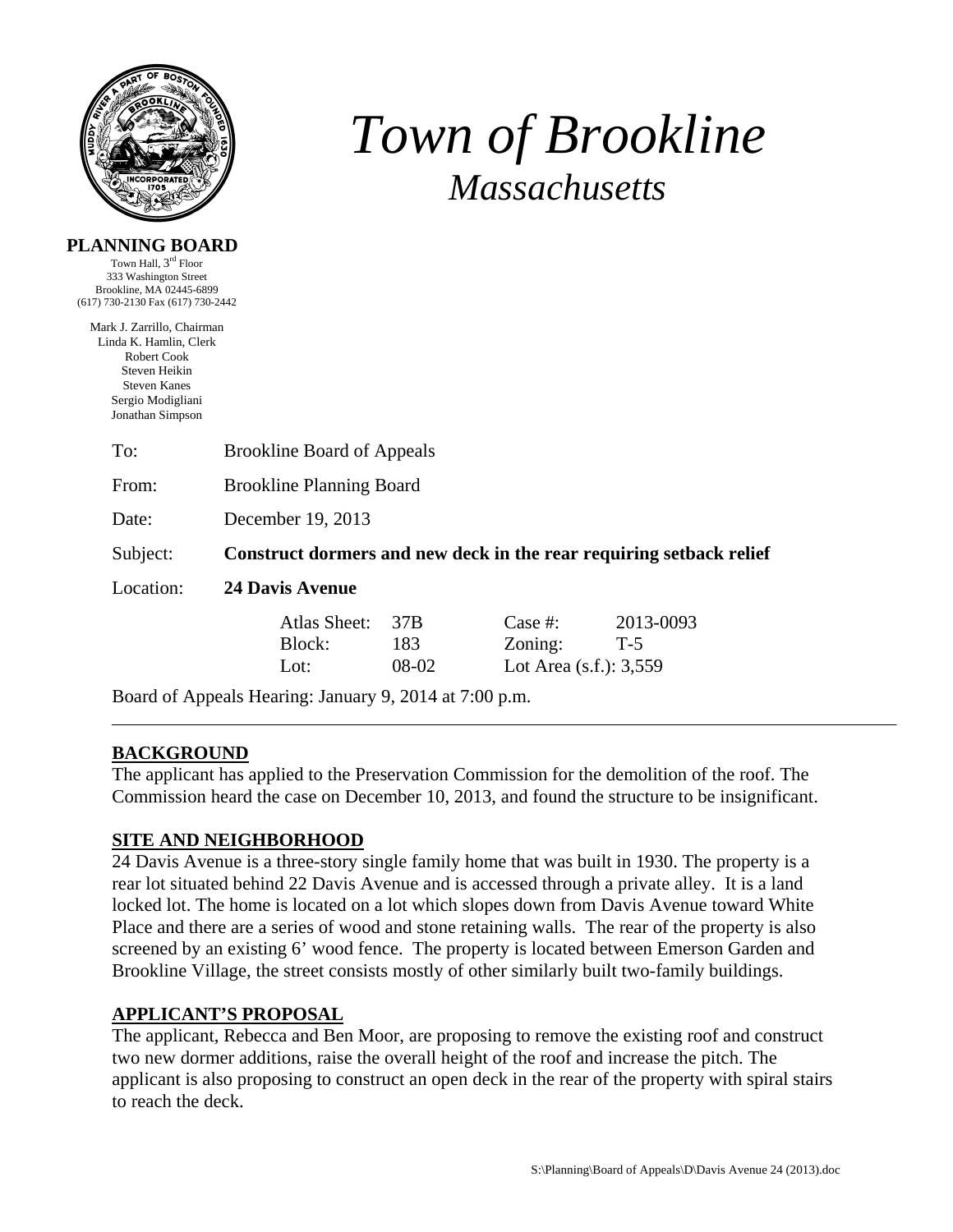#### **FINDINGS**

# **Section 5.43 –** Exceptions to Yard and Setback Regulations

**Section 5.50 –** Front Yard Requirements

The subject property is a rear lot, thus the front yard setback is the required rear setback for the zoning district. The required setback for a T-5 District is 30 feet. **Section 5.70 –** Rear Yard Setback Requirements

| <b>Dimensional Requirements</b>                  | <b>Required/Allowed</b> | <b>Existing</b> | <b>Proposed</b> | <b>Relief</b>   |
|--------------------------------------------------|-------------------------|-----------------|-----------------|-----------------|
| <b>Front Yard Setback (dormers)</b><br>and deck) | 30 feet                 | 15'             | 15'             | Special Permit* |
| <b>Rear Yard Setback - Deck</b>                  | 30 feet                 | 21.8'           | 14.3'           | Special Permit* |

\* Under **Section 5.43**, the Board of Appeals may waive yard and setback requirements if counterbalancing amenities are provided.

#### **Section 8.02.2 –** Alteration or Extension

A special permit is required to alter a nonconforming use or condition.

## **PLANNING BOARD COMMENTS**

The Planning Board is supportive of this proposal. The proposal will increase the usability of the dwelling by raising the ceiling height and constructing dormers. The Board would prefer that the dormers be symmetrical on each side, but the applicant has explained their reasoning behind the design. The deck in the rear will further increase the usability of the dwelling on this relatively small lot. The Board would like to see the applicant install some additional landscaping as a counterbalancing amenity required for a special permit.

## **Therefore, the Planning Board recommends approval of the plans by Frank P. Janusz Architecture, dated 10/31/13, and the site plan by Dennis O'Brien P.L.S., dated 9/26/13, subject to the following conditions:**

- 1. Prior to the issuance of a building permit, the applicant shall submit final plans and elevations subject to the review and approval of the Assistant Director of Regulatory Planning.
- 2. Prior to the issuance of a building permit, the applicant shall submit a final landscape plan indicating all counterbalancing amenities subject to the review and approval of the Assistant Director of Regulatory Planning.
- 3. Prior to the issuance of a building permit, the applicant shall submit to the Building Commissioner for review and approval for conformance to the Board of Appeals decision: 1) a final site plan stamped and signed by a registered engineer or land surveyor; 2) final building elevations stamped and signed by a registered architect; and 3) evidence that the Board of Appeals decision has been recorded at the Registry of Deeds.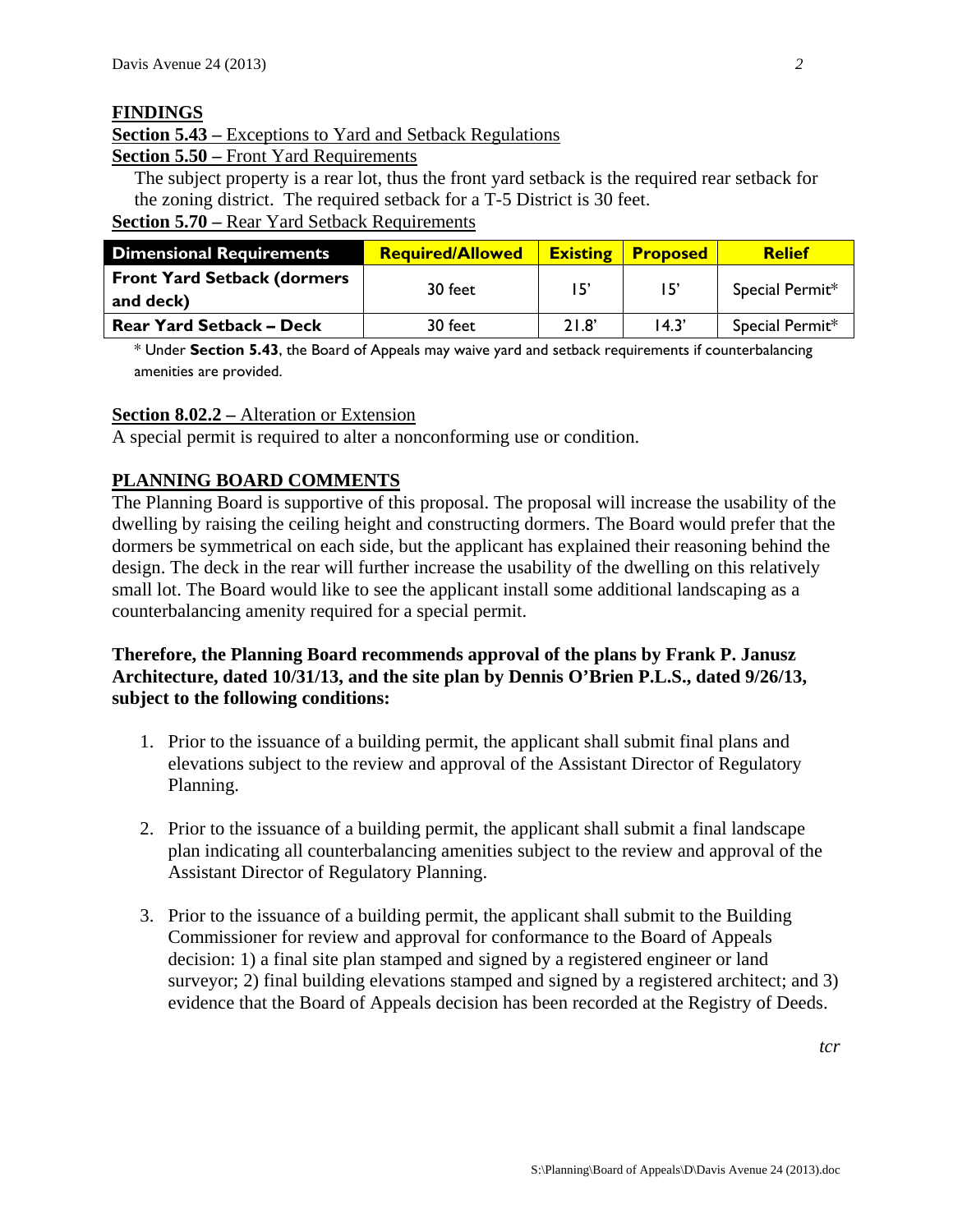

24 Davis Avenue Front Façade